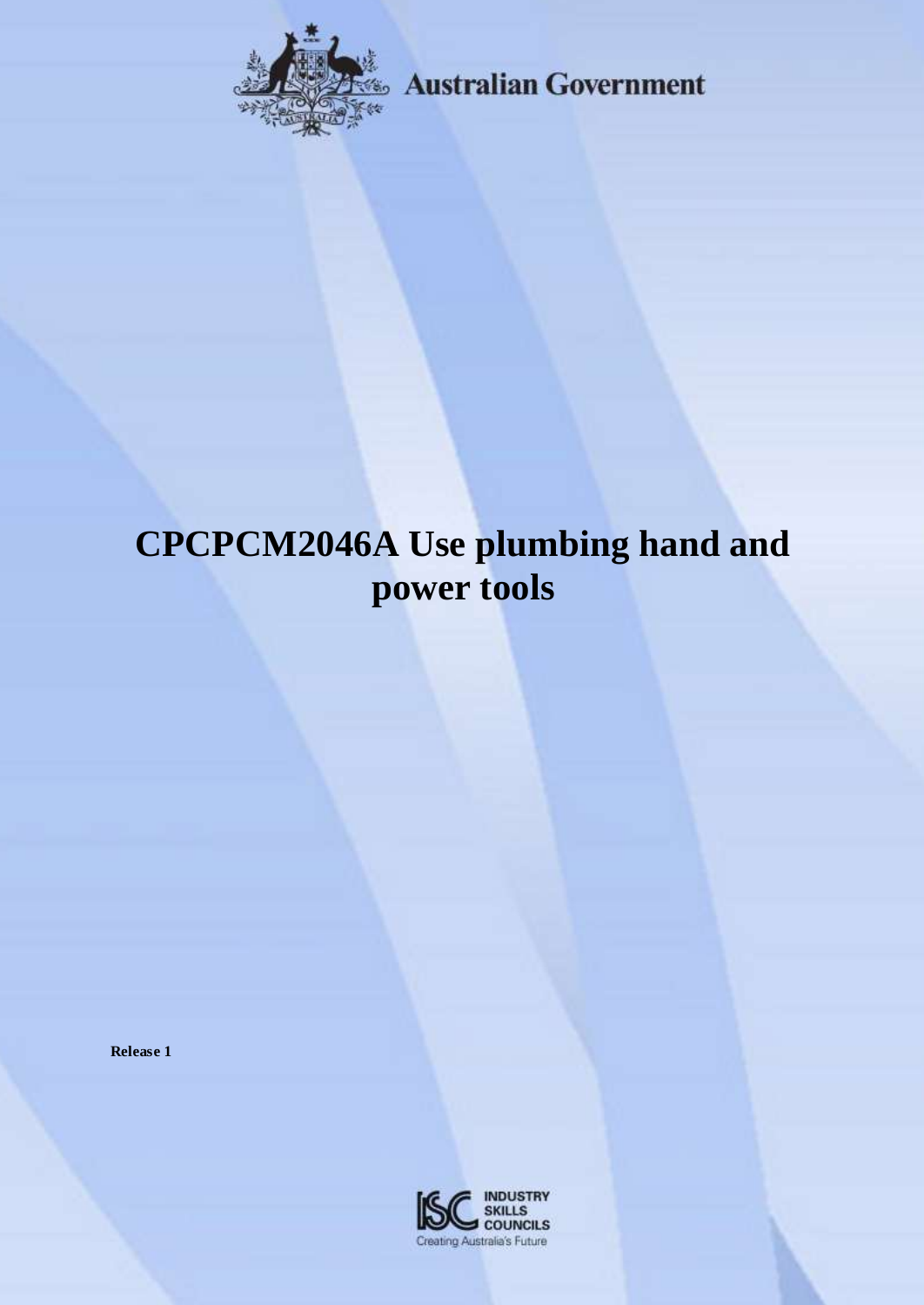### **CPCPCM2046A Use plumbing hand and power tools**

#### **Modification History**

Prerequisite unit updated Changes to performance criteria, required skills and knowledge, range statement and critical aspects Not equivalent to CPCPCM2026A

## **Unit Descriptor**

This unit of competency specifies the outcomes required to use commonly used hand and power tools in plumbing work applications.

#### **Application of the Unit**

Site location for work application may be either domestic or commercial and may be a new work site or an existing structure being renovated, extended, restored or maintained.

#### **Licensing/Regulatory Information**

In some jurisdictions, this unit of competency may form part of accreditation, licensing, legislative, regulatory or certification requirements.

# **Pre-Requisites**

CPCPCM2043A Carry out WHS requirements

### **Employability Skills Information**

This unit contains employability skills.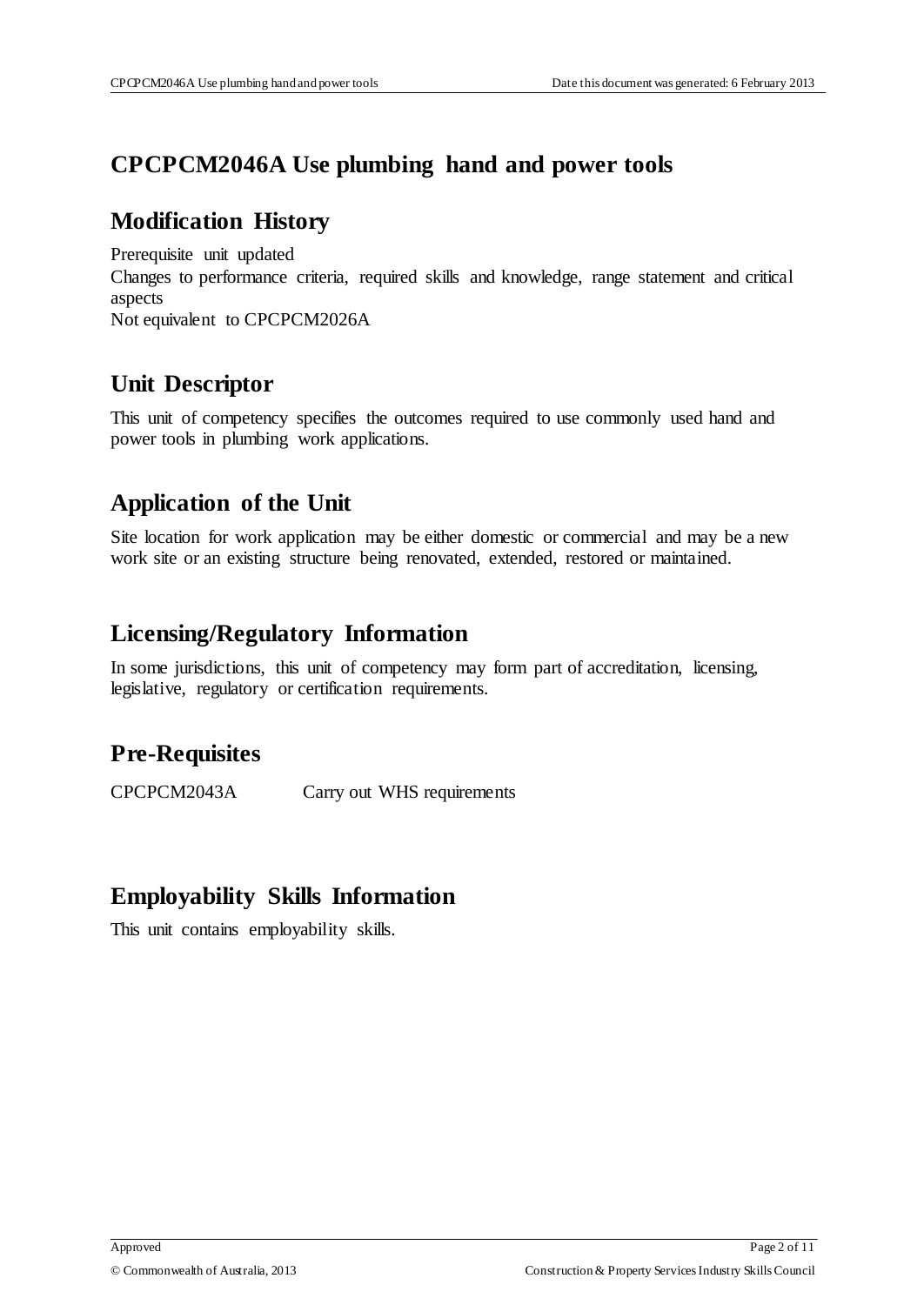#### **Elements and Performance Criteria Pre-Content**

Elements describe the essential outcomes of a unit of competency.

Performance criteria describe the performance needed to demonstrate achievement of the element. Where bold italicised text is used, further information is detailed in the required skills and knowledge section and the range statement. Assessment of performance is to be consistent with the evidence guide.

# **Elements and Performance Criteria**

| $\mathbf{1}$   | Identify hand and<br>power tools. | 1.1 | Work health and safety (WHS) and environmental<br><i>requirements</i> associated with the use of plumbing hand<br>and power tools are adhered to throughout the work. |
|----------------|-----------------------------------|-----|-----------------------------------------------------------------------------------------------------------------------------------------------------------------------|
|                |                                   | 1.2 | <b>Quality assurance requirements for company</b><br>operations are identified and adhered to.                                                                        |
|                |                                   | 1.3 | Types of hand and power tools and their functions are<br>identified.                                                                                                  |
|                |                                   | 1.4 | Power sources and access to power supply are identified.                                                                                                              |
| $\overline{2}$ | Select appropriate<br>hand tools. | 2.1 | Appropriate personal protective equipment is selected,<br>fitted and used.                                                                                            |
|                |                                   | 2.2 | <b>Hand tools</b> are selected consistent with the needs of the<br>job.                                                                                               |
|                |                                   | 2.3 | Hand tools are checked for serviceability and safety and<br>any faults reported to supervisor according to workplace<br>requirements.                                 |
|                |                                   | 2.4 | Equipment is selected to secure, position or support<br>material for hand tools application.                                                                          |
| 3              | Use appropriate<br>hand tools.    | 3.1 | Material is located and secured in position for hand tool<br>application.                                                                                             |
|                |                                   | 3.2 | Hand tools are safely and effectively used according to<br>their intended use.                                                                                        |
|                |                                   | 3.3 | Hand tools are safely located when not in immediate                                                                                                                   |
|                |                                   |     |                                                                                                                                                                       |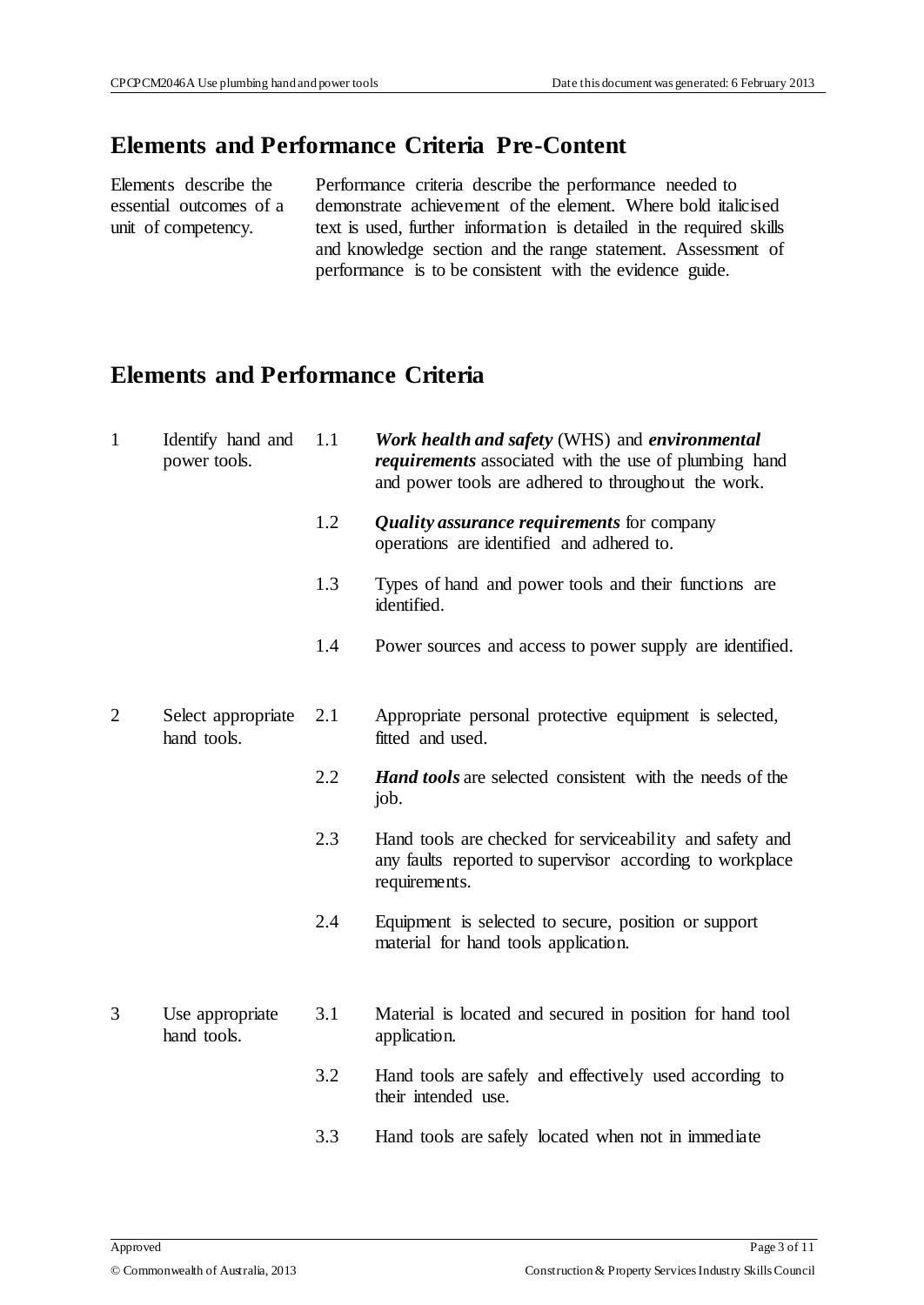4 Select appropriate

4.1 Appropriate personal protective equipment is selected,

use.

|   | power tools.                    |     | correctly fitted and used.                                                                                                                                                                |
|---|---------------------------------|-----|-------------------------------------------------------------------------------------------------------------------------------------------------------------------------------------------|
|   |                                 | 4.2 | <b>Power tools</b> are selected consistent with the needs of the<br>job according to conventional work practice.                                                                          |
|   |                                 | 4.3 | Power tools are visually checked for tags, serviceability<br>and safety according to WHS requirements and any<br>faults are reported to supervisor according to enterprise<br>procedures. |
|   |                                 | 4.4 | Equipment is selected to secure, position or support<br>materials for power tool application.                                                                                             |
| 5 | Use appropriate<br>power tools. | 5.1 | Material is located and secured in position for power<br>tool application.                                                                                                                |
|   |                                 | 5.2 | Power tools are safely and effectively used in<br>application processes.                                                                                                                  |
|   |                                 | 5.3 | Power tools are safely located when not in use.                                                                                                                                           |
|   |                                 | 5.4 | Sustainability principles and concepts are observed<br>when preparing for and undertaking work process.                                                                                   |
| 6 | Clean up work<br>area           | 6.1 | Work area is cleared and materials disposed of, reused<br>or recycled according to legislation, regulation, codes of<br>practice and job specification.                                   |
|   |                                 | 6.2 | Tools and equipment are cleaned, checked, maintained<br>and stored according to manufacturer recommendations<br>and workplace procedures.                                                 |
|   |                                 | 6.3 | <b>Information</b> is accessed and documentation completed<br>according to workplace requirements.                                                                                        |
|   |                                 |     |                                                                                                                                                                                           |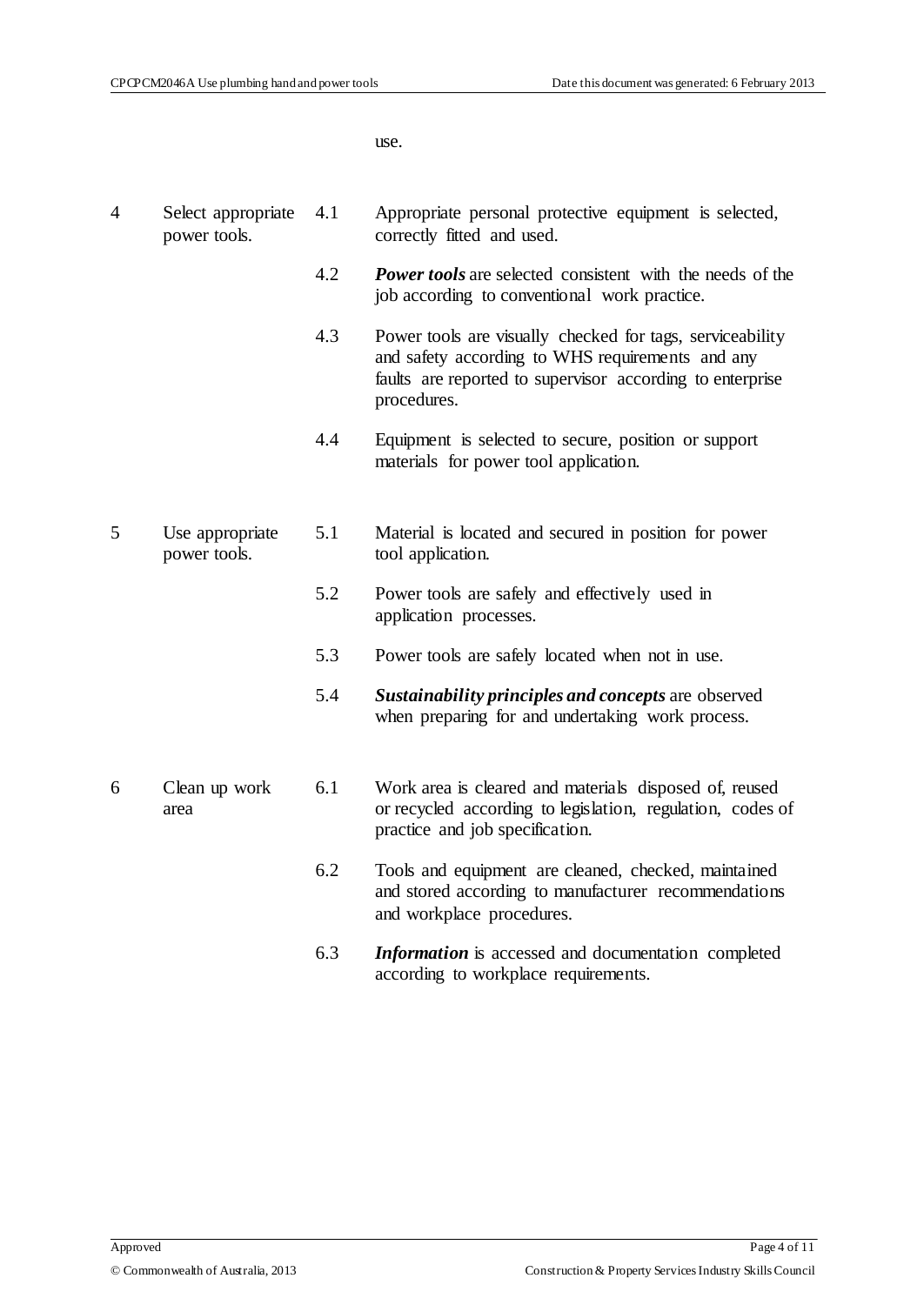#### **Required Skills and Knowledge**

This section describes the skills and knowledge required for this unit.

#### **Required skills**

- communication skills to:
	- enable clear and direct communication, using questioning to identify and confirm requirements, share information, listen and understand
	- report faults and follow instructions
	- use language and concepts appropriate to cultural differences
	- use and interpret non-verbal communication, such as hand signals
- initiative and enterprise skills to:
	- identify and report to appropriate personnel any faults in tools, equipment or materials
	- identify, correctly apply and effectively operate tools
- literacy skills to:
	- complete workplace documentation
	- read and interpret documentation from a variety of sources
- planning and organising skills to plan and set out work
- teamwork skills to work with others to action tasks and relate to people from a range of cultural and ethnic backgrounds and with varying physical and mental abilities
- technology skills to:
	- access and understand site-specific instructions in a variety of media
	- use mobile communication technology

#### **Required knowledge**

- function and purpose of hand and power tools used in plumbing applications
- job safety analysis (JSA) and safe work method statements (SWMS)
- workplace safety requirements and WHS legislation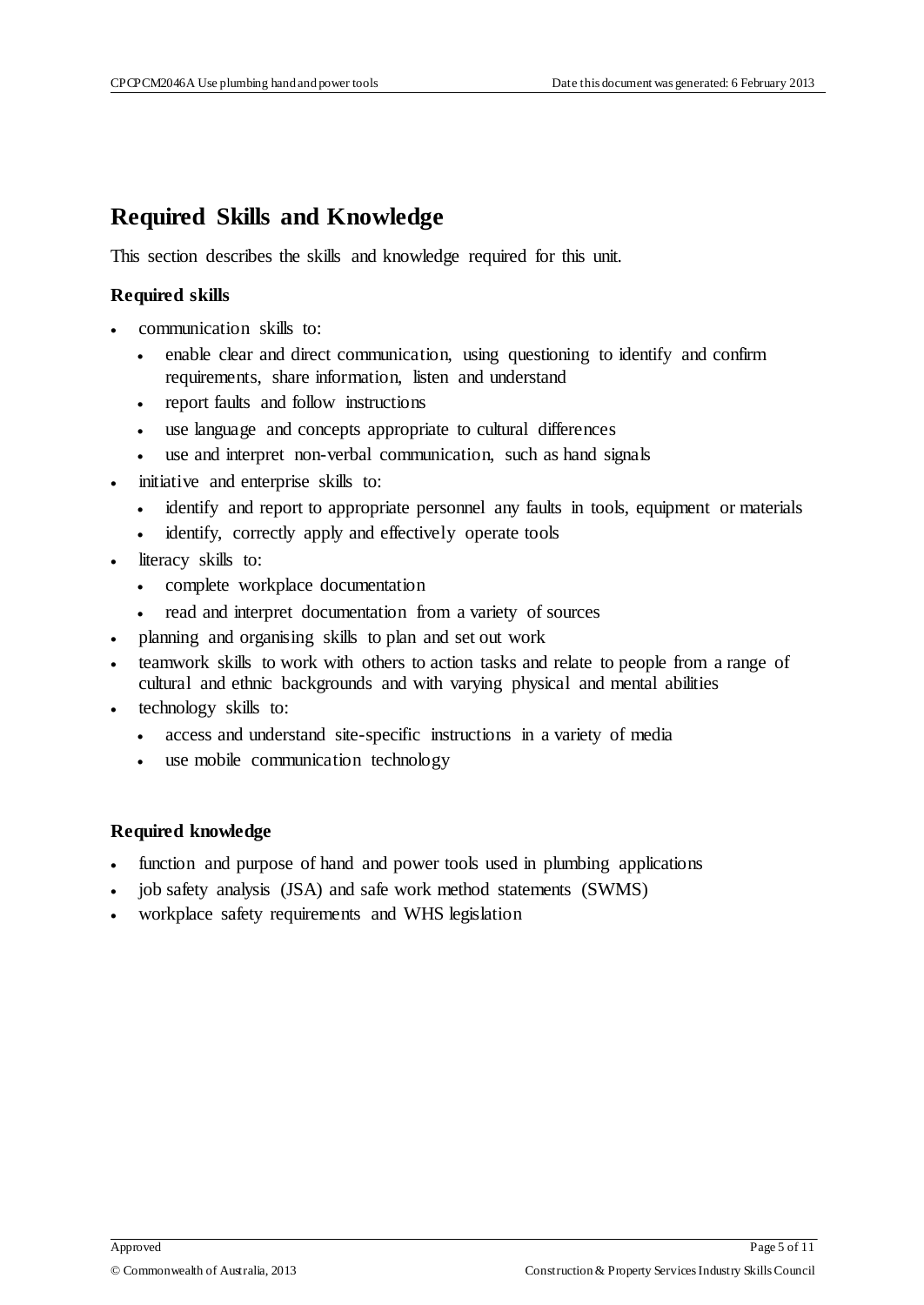### **Evidence Guide**

The evidence guide provides advice on assessment and must be read in conjunction with the performance criteria, required skills and knowledge, range statement and the Assessment Guidelines for the Training Package.

| <b>Overview of assessment</b>                                                                                | This unit of competency could be assessed in the<br>workplace or a close simulation of the workplace<br>environment providing that simulated or project-based<br>assessment techniques fully replicate plumbing and<br>services workplace conditions, materials, activities,<br>responsibilities and procedures.                                                                                                                                                                                                                                                                                                                                                                                                                                                                                                                                                                                                                                                                                                                         |
|--------------------------------------------------------------------------------------------------------------|------------------------------------------------------------------------------------------------------------------------------------------------------------------------------------------------------------------------------------------------------------------------------------------------------------------------------------------------------------------------------------------------------------------------------------------------------------------------------------------------------------------------------------------------------------------------------------------------------------------------------------------------------------------------------------------------------------------------------------------------------------------------------------------------------------------------------------------------------------------------------------------------------------------------------------------------------------------------------------------------------------------------------------------|
| <b>Critical aspects for assessment</b><br>and evidence required to<br>demonstrate competency in this<br>unit | A person who demonstrates competency in this unit<br>must be able to provide evidence of:<br>demonstrating compliance with WHS regulations<br>$\bullet$<br>applicable to workplace operations<br>adopting and carrying out correct procedures prior<br>$\bullet$<br>to, during and after use of hand and power tools<br>applying safety requirements throughout the work<br>sequence, including electrical safety requirements<br>and the use of personal protective clothing and<br>equipment<br>safely operating ten different hand tools and five<br>different power tools for their appropriate<br>application<br>carrying out the above work, ensuring:<br>there is no damage to materials, tools or<br>equipment<br>all work is completed to specification<br>$\bullet$<br>compliance with regulations, standards and<br>$\bullet$<br>organisational quality procedures and processes<br>communicating and working effectively and<br>$\bullet$<br>safely with others<br>application of sustainability principles and<br>concepts. |
| Context of and specific resources<br>for assessment                                                          | This competency is to be assessed using standard and<br>authorised work practices, safety requirements and<br>environmental constraints.<br>Assessment of essential underpinning knowledge will<br>usually be conducted in an off-site context.<br>Assessment is to comply with relevant regulatory or                                                                                                                                                                                                                                                                                                                                                                                                                                                                                                                                                                                                                                                                                                                                   |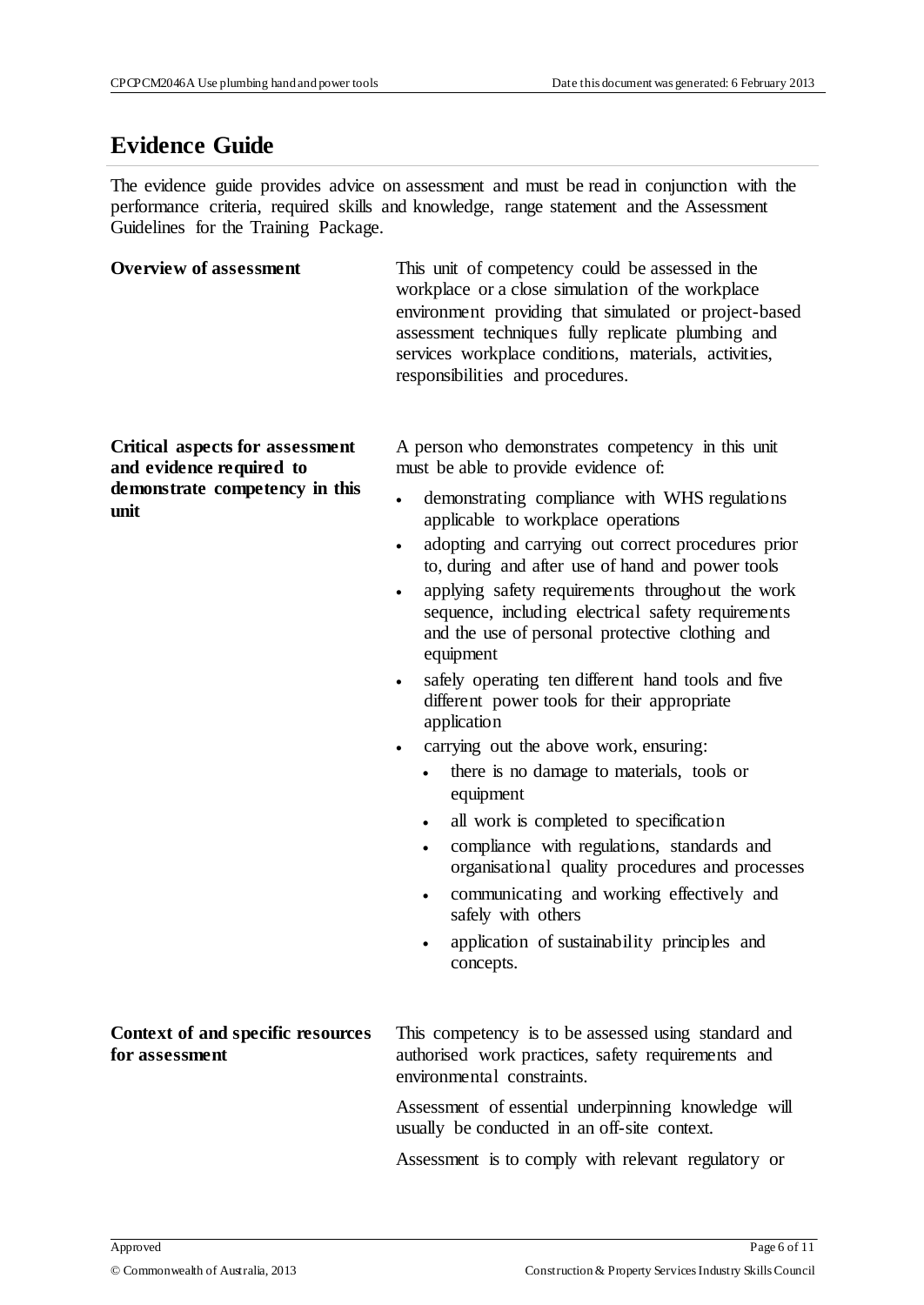Australian standards' requirements.

Resource implications for assessment include:

- an induction procedure and requirement
- realistic tasks or simulated tasks covering the minimum task requirements
- relevant specifications and work instructions
- tools and equipment appropriate to applying safe work practices
- support materials appropriate to activity
- workplace instructions relating to safe work practices and addressing hazards and emergencies
- material safety data sheets
- research resources, including industry-related systems information.

Reasonable adjustments for people with disabilities must be made to assessment processes where required. This could include access to modified equipment and other physical resources, and the provision of appropriate assessment support.

**Method of assessment** Assessment methods must:

- satisfy the endorsed Assessment Guidelines of the Construction, Plumbing and Services Training Package
- include direct observation of tasks in real or simulated work conditions, with questioning to confirm the ability to consistently identify and correctly interpret the essential underpinning knowledge required for practical application
- reinforce the integration of employability skills with workplace tasks and job roles
- confirm that competency is verified and able to be transferred to other circumstances and environments.

Validity and sufficiency of evidence requires that:

- competency will need to be demonstrated over a period of time reflecting the scope of the role and the practical requirements of the workplace
- where the assessment is part of a structured learning experience the evidence collected must relate to a number of performances assessed at different points in time and separated by further learning and practice, with a decision on competency only taken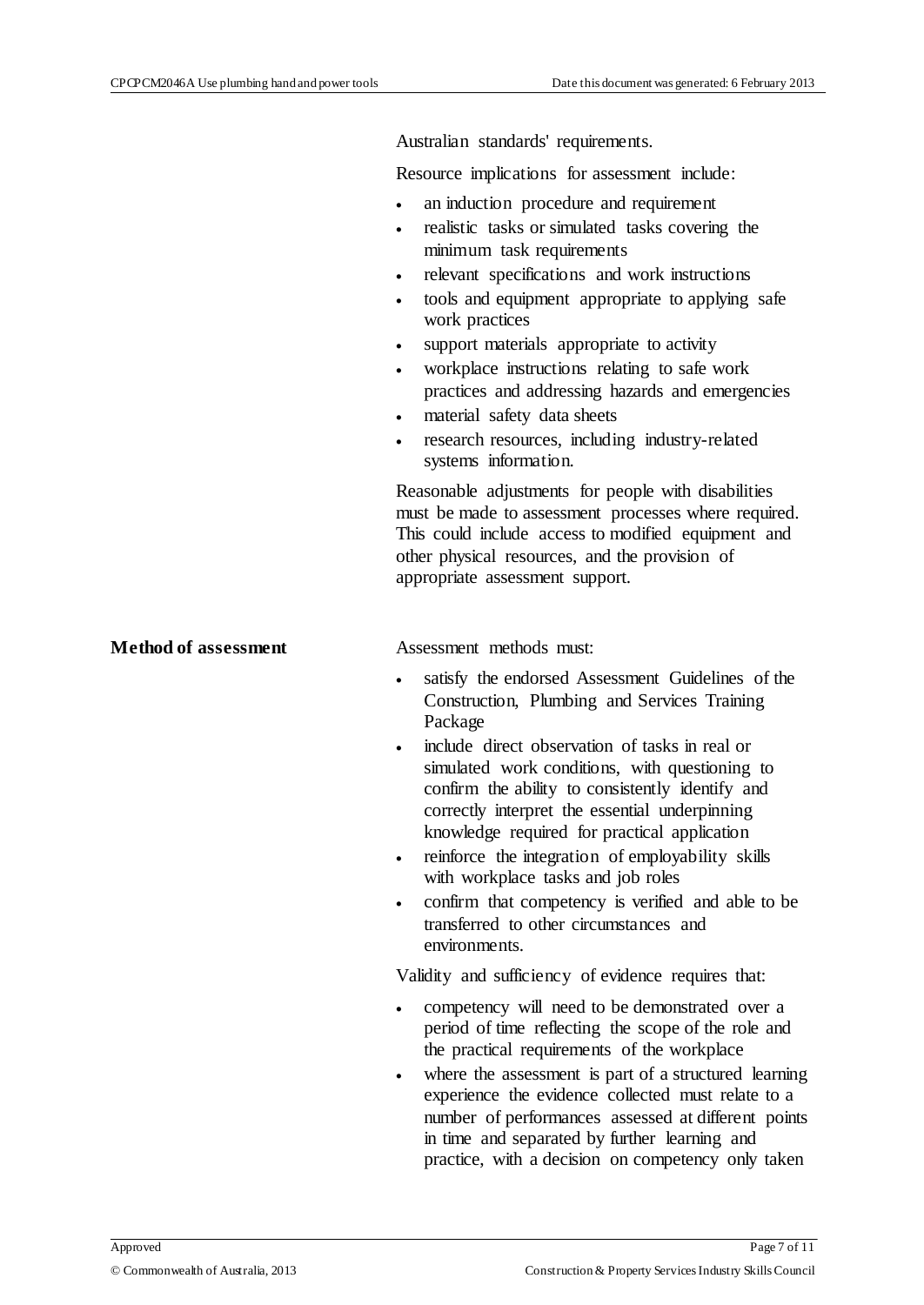at the point when the assessor has complete confidence in the person's demonstrated ability and applied knowledge

 all assessment that is part of a structured learning experience must include a combination of direct, indirect and supplementary evidence.

Assessment processes and techniques should as far as is practical take into account the language, literacy and numeracy capacity of the candidate in relation to the competency being assessed.

Supplementary evidence of competency may be obtained from relevant authenticated documentation from third parties, such as existing supervisors, team leaders or specialist training staff.

#### **Range Statement**

The range statement relates to the unit of competency as a whole. It allows for different work environments and situations that may affect performance. Bold italicised wording, if used in the performance criteria, is detailed below. Essential operating conditions that may be present with training and assessment (depending on the work situation, needs of the candidate, accessibility of the item, and local industry and regional contexts) may also be included.

*Work health and safety* is to be according to commonwealth, state and territory legislation and regulations and may include:

- handling of materials
- hazard control, including of electrical hazards
- hazardous materials and substances
- personal protective clothing and equipment prescribed under legislation, regulations and workplace policies and practices
- use of firefighting equipment
- use of first aid equipment
- use of tools and equipment
- workplace environment and safety.

*Environmental requirements* may include:

- air pollution precautions
- clean-up protection
- noise pollution precautions
- water course protection
- waste management.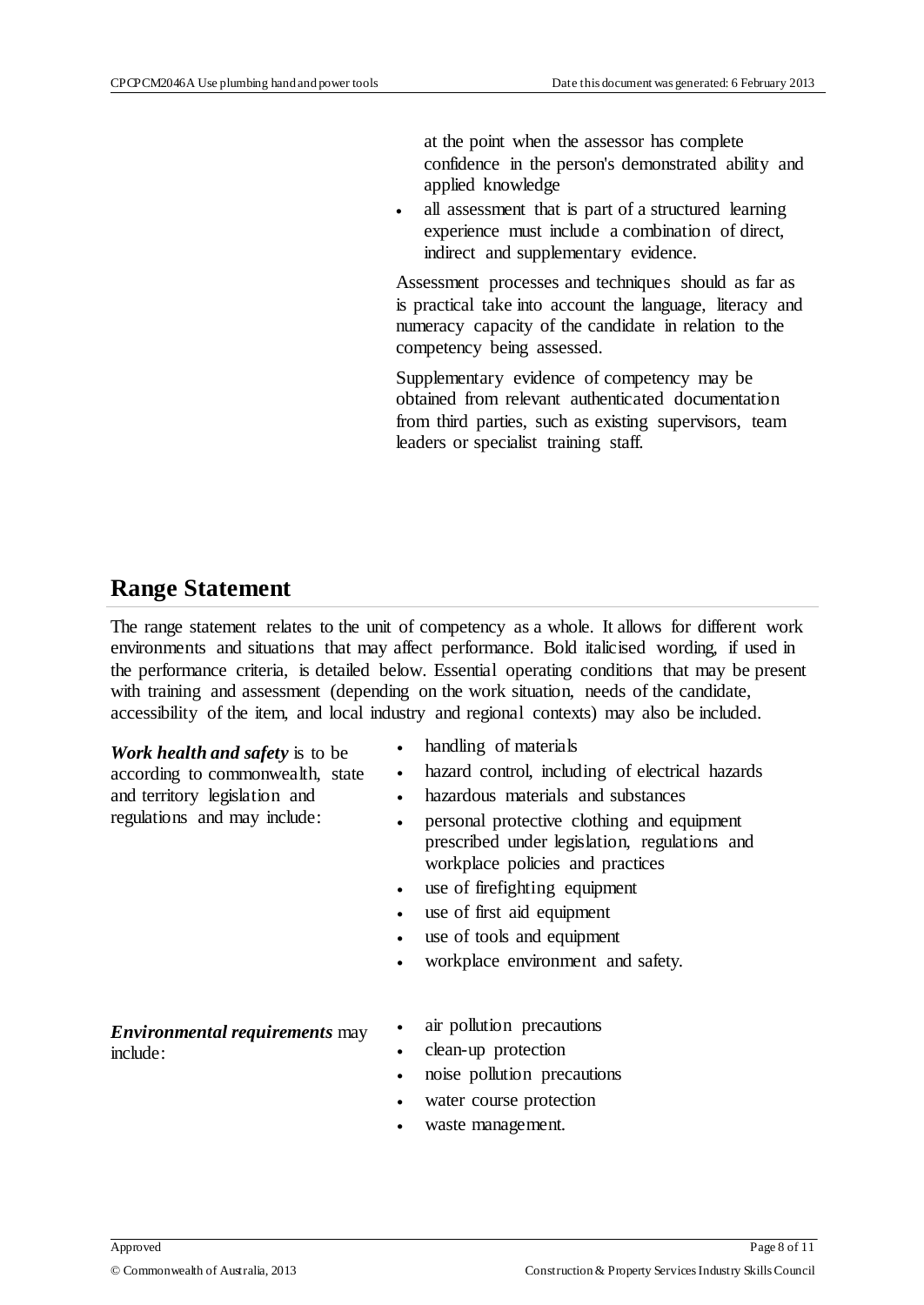# *Quality assurance requirements*

may include:

- Australian standards
- Environment Protection Authority (EPA)
- environmental policy
- internal company quality assurance policy and risk management strategy
- International Standards Organisation
- manufacturer requirements
- site safety plans
- workplace operations and procedures.

Appropriate plumbing *hand tools* may include:

- caulking guns
- copper tube cutters
- copper tube expanders
- customised tools to meet manufacturer specifications
- files and rasps
- hacksaws
- ladders
- other specialist tools for water services
- oxy-acetylene
- pipe benders
- pipe dies
- pipe wrenches
- pop riveters
- screwdrivers
- spirit levels
- squares
- tin snips
- tube benders
- tube flaring tools
- wood saws.

Appropriate plumbing *power tools* may include:

- compactor (wacker)
- compressed air tools
- drop saw
- electric dies (up to 100mm)
- electric drills
- electric nibbler
- generator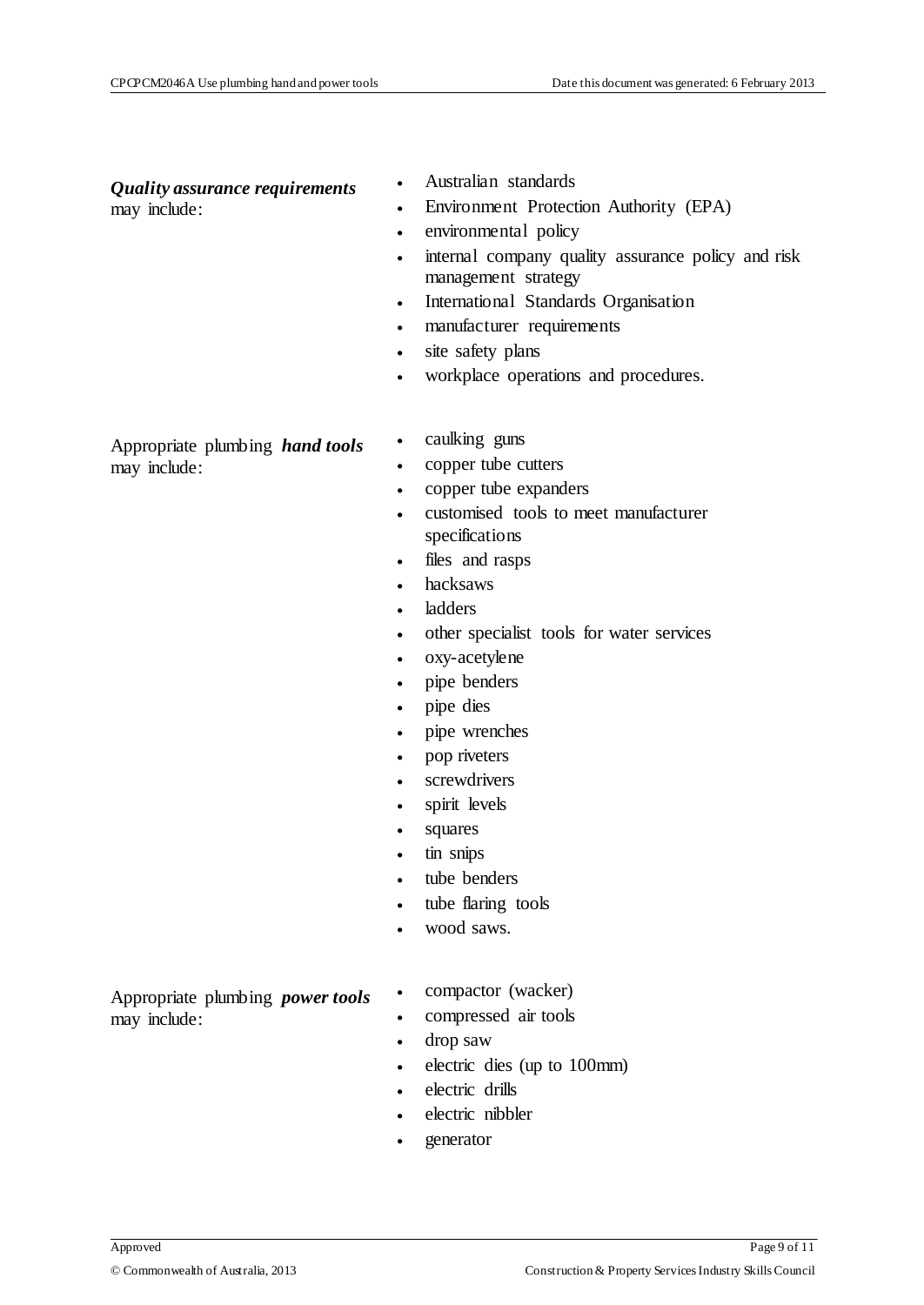- grinder
- hydraulic tools and equipment
- large rotary drills
- petrol diamond saws
- power saws.

*Sustainability principles and concepts*:

- cover the social, economic and environmental use of resources to meet current and future needs
- may include:
	- selecting appropriate tools and equipment
	- efficient use and recycling of tools and equipment
	- disposing of waste material to ensure minimal environmental impact
	- energy efficiency
	- water efficiency.

- *Information* may include: <br>
charts and hand drawings
	- instructions issued by authorised organisational or external personnel
	- job drawings
	- manufacturer specifications and instructions
	- material safety data sheets (MSDS)
	- memos
	- relevant Australian standards
	- safe work procedures relating to operating hand and power tools, and disposing of waste
	- signage
	- verbal, written and graphical instructions
	- work bulletins
	- work schedules, plans and specifications.

#### **Unit Sector(s)**

#### **Functional area**

**Unit sector** Plumbing and services